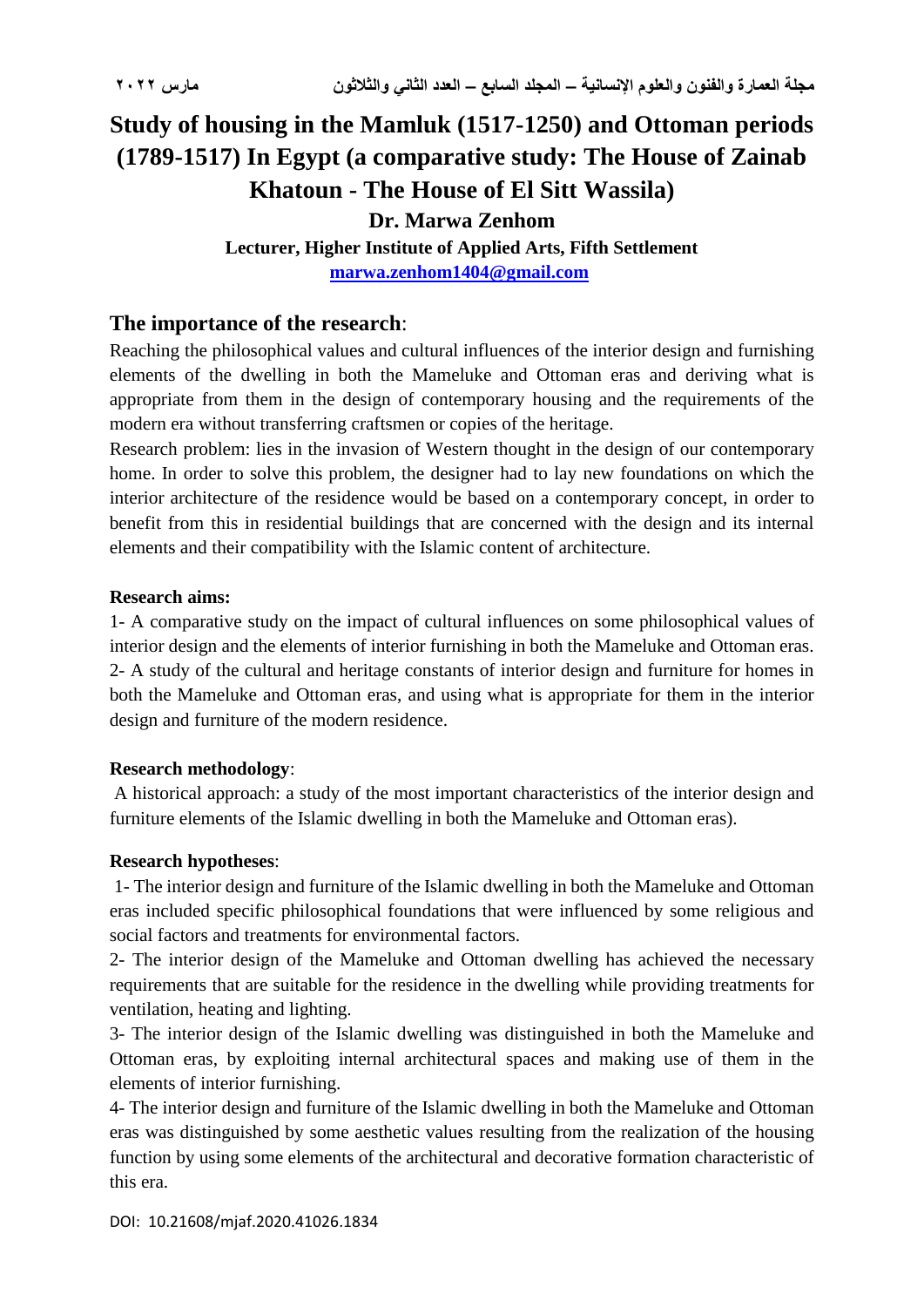# **Introduction:**

The Muslim artist, when he created architecture and tried to beautify it, his philosophy was from the standpoint of Islamic thought, which was concerned with the interconnected, coherent and unbroken elements of work, and the use of harmonious colors and materials to reach an infinite degree of quality and accuracy in architecture and the elements of interior furnishing.

**First: Islamic architecture in the Mameluke era in Egypt: (648-923 AH) (1250-1517 AD):**

The Mameluke era is considered the golden age in the history of Islamic architecture in Egypt. The desire to construct a large number of buildings such as mosques, schools, mausoleums, baths, agencies and siblings increased.

# **A - Characteristics of Islamic arts and architecture in the Mameluke era: One of the most important features in Mameluke arts and architecture is what is summarized as follows:**

- Its small area due to the congestion of residential areas in which it was built with residents and many other establishments, followed by the smallness of the iwans and the emergence of the two saddle elements i.e. the two small ewes. This also led to the small area of the courtyard, which led to it being covered with a wooden ceiling and this is one of the architectural solutions that led to the emergence of new architectural elements.

- The architecture, as a result of the constriction of the establishment, sometimes in schools, especially those of the iwans, separated the saucer from the iwans, making it lower from it and it is called (al-Daraqa), which is a Persian word meaning the lower part of the hall.

Wooden ceilings were used in buildings of this era instead of stone vaults, after the iwans became transversal to the saucer or shield and their depth decreased, which helped to cover them with wooden beams of various types and shapes, the most famous of which is the wooden truss in the shape of the crocodile.

One of the advantages of architecture in this era is not to take the entrance in the middle of the building, but rather in its extreme corners so as not to affect the decorative units that decorate the facade.

- It was also common in buildings of this era to use broken entrances that consist of roofed gazebos that lead to a corridor that breaks once or twice before it leads to the inside of the facility's courtyard.

- The construction of suspended facilities increased in this era, under which many shops were built to spend their income on these buildings, a phenomenon that Islamic Egypt knew for the first time in the Fatimid era.

-Stone was also commonly used in the construction of external walls and ground floors, while bricks were used in the construction of wet places such as bathrooms and on the upper floors.

- The architecture in this era was also distinguished by the use of ministries in the walls as well as colored marble and on the floors. Marble mosaics and shells were also used in the decoration of niches. The Mameluke Circassia era was distinguished from al-Bihari by the abundance and multiplicity of independent burial domes in a clear and large way, and religious buildings such as mosques and schools often had in one of its pillars a burial dome.

- And it is evident from these characteristics the skill, creativity, good design, development of Mameluke architecture, its good workmanship and the accuracy of its details, and the important fact that we also deduced that the Mameluke monuments in particular were like a card for the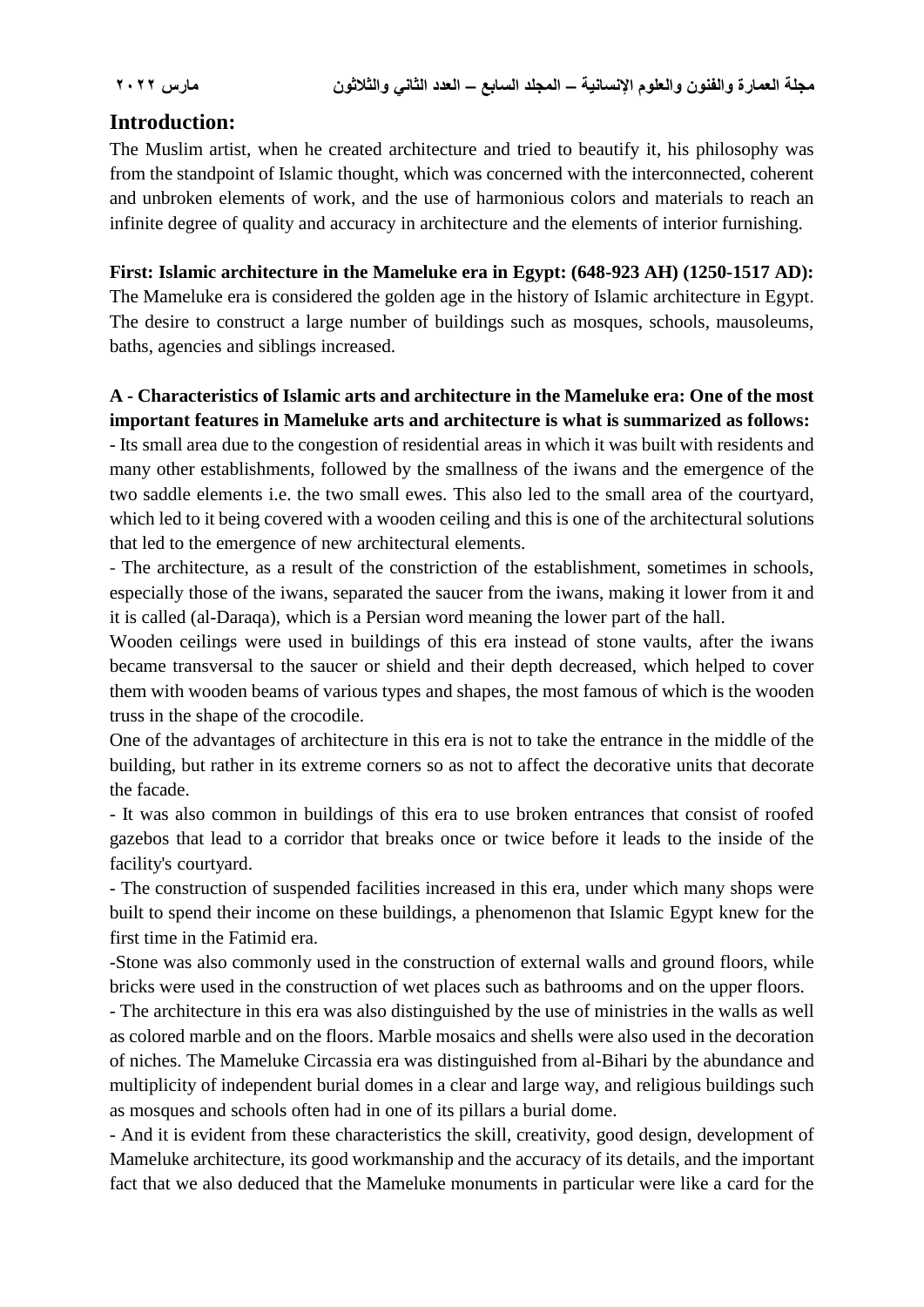sultan and his propaganda and imprint on his life and draw closer to God and to the people, whether religious or charitable. This is also due to the fact that Egypt enjoyed a great economic position in the era of the Mameluke state, as a result of the comprehensive recovery and prosperity of all life facilities such as industry, trade and agriculture, which made it the destination of many of the people of Islamic countries.

-And there is another very important thing which is (architectural intelligence) and in the archaeological term (architectural solutions) that the architect used in his buildings to make them come out with such luxury as if it were a single carved block.

### **B- An analytical field study of a house in the Mameluke era, "The House of Zeinab Khatoun":**

- Data on the relic: The name of the monument: The house of Mithqal al-Sudani al-Zahir Jaqmaq al-Saqi. Known as "the home of Zainab Khatoun". Trace No. 77. Date: (873/1468 AD). The location: This house is located in Atefah Al-Azhari, branching from Al-Dawadari Lane in Al-Azhar, at the corner of the alley Al-Aini intersection. With Al-Azhar Street.

#### **Second: Islamic architecture in the Ottoman era in Egypt: (923-1204 AH) (1517-1798 AD)**:

In the previous many installations in the Mameluke era, we explained the amount of progress and prosperity that the art of construction has reached. If we say that it has reached the summit of progress and the climax of sophistication, when Egypt fell under the control of the Ottomans, the art of building entered a period of deep stagnation and apparent decline, and there is nothing strange in that, so the viewer can tell that the progress of the art of buildings and other arts depends on the encouragement of the leaders, princes and rulers, so if this encouragement is cut off, he will realize the stagnation and decadence of those arts and the Sultan is intact as he put in place the systems of the country after his control over them, he was not concerned with its welfare and progress as much as his interest in linking it with the wheel of the Ottoman Empire and the depletion of its resources and the extortion of its money and the humiliation of its people, and it was not for him at all that Cairo continued its progress and that architecture flourished in it, and had walked the way that Salah al-Din and the Mamelukes had drawn for it after them, but more than this, he was interested for the star of Cairo to decline, the decline its status, so that people do not talk about its news in the east and west of the earth.

### **A- Characteristics of Islamic Arts and Architecture in Al-Ottoman: One of the most important features in Ottoman art and architecture is what is summarized as follows:**

Ottoman art passed through different periods and genres, which developed over the years. At the beginning of its path, Ottoman arts were influenced, especially by the Chinese and Persian traditions, and in the sixteenth century a new decorative color developed that was expressed in floral drawings in a natural realistic style.

- This style quickly became the most distinctive and important characteristic of Ottoman art. These models are widely seen on tools, textiles and carpets that were produced in the sixteenth century, which is considered the "golden age" of Ottoman art, and at the end of the eighteenth century a new artistic style known as "Turkish rococo" developed in it.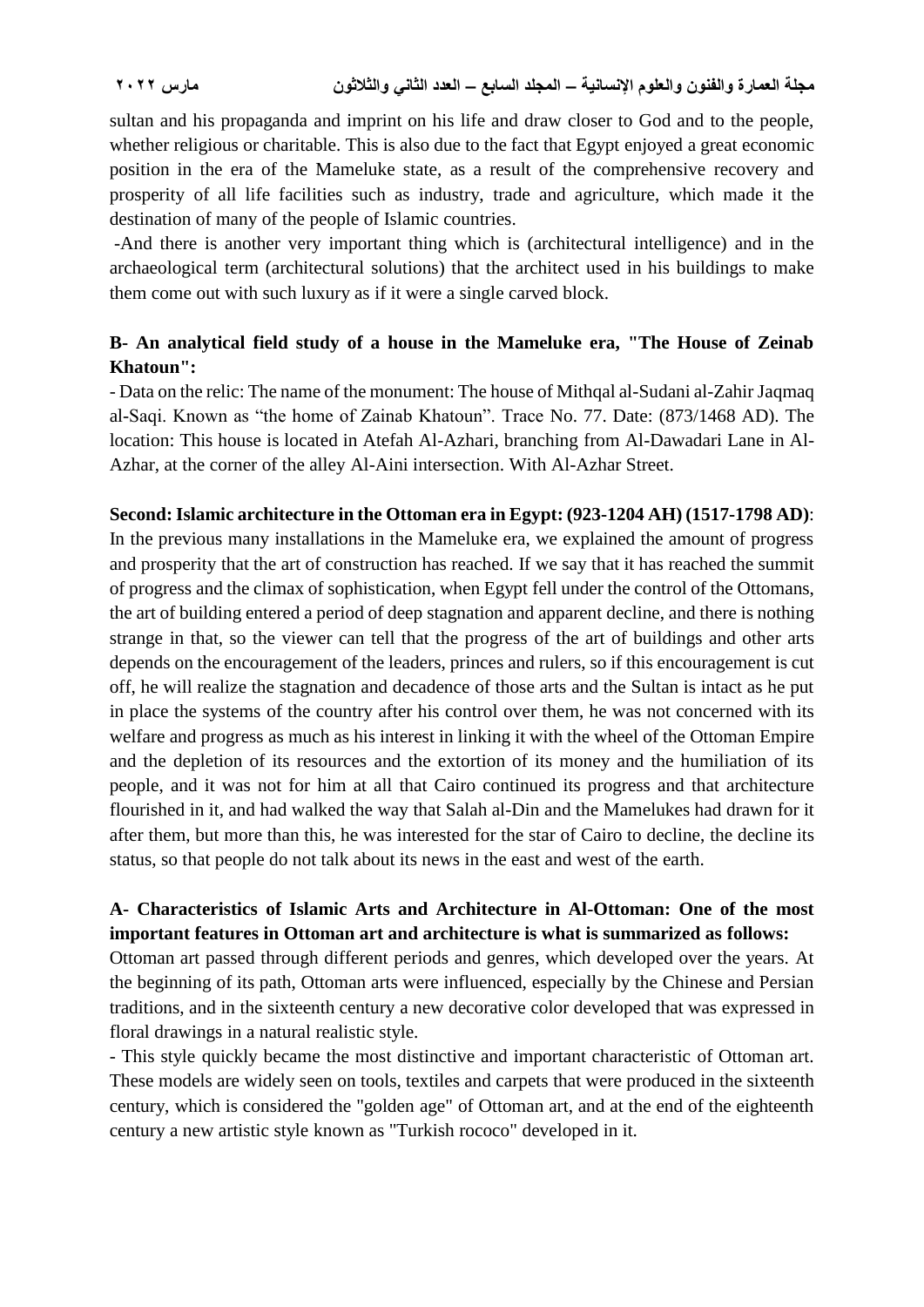Ottoman ceramics were produced in the city of Iznik, which was the center of the Ottoman ceramics industry and the headquarters of the Sultanate Factories. Blue and white ceramics flourished during this period, making the motifs in turquoise blue on a white background.

- In addition to the turquoise blue, other colors such as purple and green were used and decorated with leaves, lavender flowers, carnations, roses, irises, pomegranates and abstract clouds. The Byzantine character prevails over the mosques of this era, the character that the Turkish rulers brought with them from Constantinople, which was represented by the Church of Hagia Sophia, which the Turks converted into a mosque after their conquest of Constantinople during the reign of Muhammad the Conqueror in the year 857 AH (1453 AD).

- Nevertheless, I found several new designs for the mosque, from a square with four columns in the middle carrying the ceiling to a rectangle made of two ewes in the middle of a room, to mosques such as university mosques with an open courtyard in the middle, and I found new decoration elements that were not common before that, such as covering domes and walls with faience and covering the floor and cabinet with marble.

 The colorful and engraved ceilings in bright colors, and the construction of the pathway spread on top of the book alone and was not to join the mosque, as well as the creation of houses with beautiful seats and mashrabiyas.

#### **B - An analytical field study of a house in the Ottoman era, "Bayt Al-Sit Wassila":**

- Data on the effect: The name of the antiquity: The house of Abdel-Haq and his brother Lotfi Awlad Muhammad from Kanani. "It is known as Bayt al-Sit Wassila" - Trace No. 445. - Date of tracing: 1074 AH / 1664 CE - Location: This house is located at the corner of Al-Anaba Alley and Al-Dawadari Alley branching off Imam Muhammad Abdo Street in Al-Azhar in Al-Sitt Wasila Alley.

Third: An analytical field study comparing the houses in the Mameluke eras (1517-1250) and the Ottoman period (1789-1517) in Egypt (The House of Zeinab Khatoun - The House of Sitt Wassila) from the analysis and photography of the researcher.

# **-The research also included a set of findings and recommendations. Among the most important of them are:**

#### **Results of the research**:

1- The traditional constants of Islamic art in both the Mameluke and Ottoman eras agree, the most important of which are:

- The organic expression of architectural elements. The contrast between closed and open surfaces.

Architectural expression for structural elements. Toning in the architectural composition and Integration of spaces.

2- Among the religious values on which the architecture of the dwelling was based in the Mameluke and Ottoman eras, and the main factor in determining the foundations of its design was to provide privacy for the people of the home, including: the broken entrance, the inner courtyard, and the separation between the seats of men and women.

3- One of the most important functional components in the dwelling is the courtyard, and it was considered the control and lung center for the people of the house and the mosque for all the activities of the house around it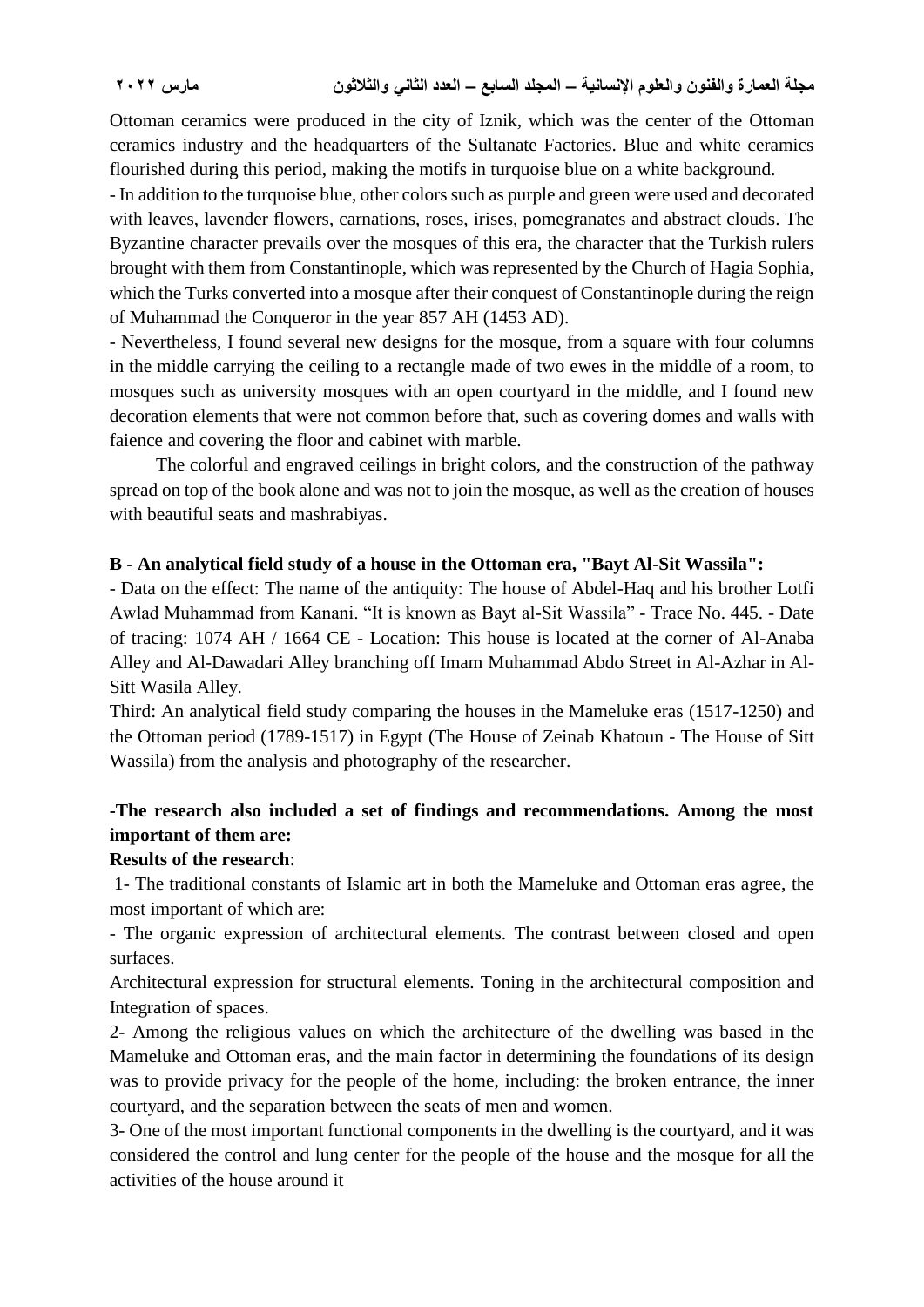4- Despite the simplicity of the floor design, now the bishop in the Ottoman era had a high level of accuracy and attention to decoration, unlike the Mameluke era.

5- The Mameluke era was distinguished by the huge wooden muqarnas that served as supports to hold the roof and are called so (in Kurdish).

6- The Mameluke era was also distinguished by enameling with various stones and techniques for decorating stones and taking care of their joints and muqarnas.

# **Recommendations: First: Recommendations for researchers:**

1- Recommending researchers to direct research and studies programs towards studying the social, educational, heritage aspects of housing and trying to benefit from them in serving some of the problems in designing contemporary homes.

2- Encouraging visual artists, interior designers, architects, writers, scholars, theorists and others to use the heritage vocabulary with their contemporary works in order to link their own experiences with the past experiences of society by presenting individual and collective visions distinguished by originality and innovation.

# **Second: Recommendations for the competent authorities (in the state):**

1 - Scientific Publishing Houses to include curricula in public education, and high schools on Islamic heritage, to maintain its continuity.

2- Universities in governmental and private higher education must also study studies and specializations in the field of heritage of all kinds. This duty is matched with a scientific, educational duty.

3- Recommending to the competent authority at the Ministry of Tourism to form governmental and private heritage associations in cities, to take care of them, and to develop their vocabulary to encourage the positives of Islamic heritage.

4- Recommending to the competent authority at the Ministry of Tourism to establish audio, visual, readable, and visual libraries of heritage materials and facilitate the process of utilizing them

5- Recommendation to the competent authority in Historic Cairo at the Ministry of Antiquities, to coordinate between all those who work in the field of heritage, architecture and interior design, so that efforts converge within the framework of a general specialized body that takes care of its affairs by various means and methods.

6- Recommending to the competent authority in Historic Cairo at the Ministry of Antiquities to form a scientific unit to establish appropriate standards, measures and tests to evaluate the elements of Islamic heritage in order to ensure that they are not distorted.

# **References:**

 aladawy ،'ibrahim ahmed. (doctor). "misr al'iislamia dira aleurubaa wa ribat alislam". dar al'abniaa altaalimiaa. almajlis al'aala lil athar. alqahera. aam 1992.

- sulayman , sabah alsyd. (dkturata). "almuemar almumalukaa bayn handasat allafz wahandasat alshukla". maktabat al'anjilu almisria am 2006.
- rizq easim muhmd. (dktur). "aleamarat bialqahirat fa easr dawlat almimaliik albarjiati" aljuz' althaanaa. maktabat mudbulaa .dar al'abniat altaelimiati. alqahirat. aam 2003